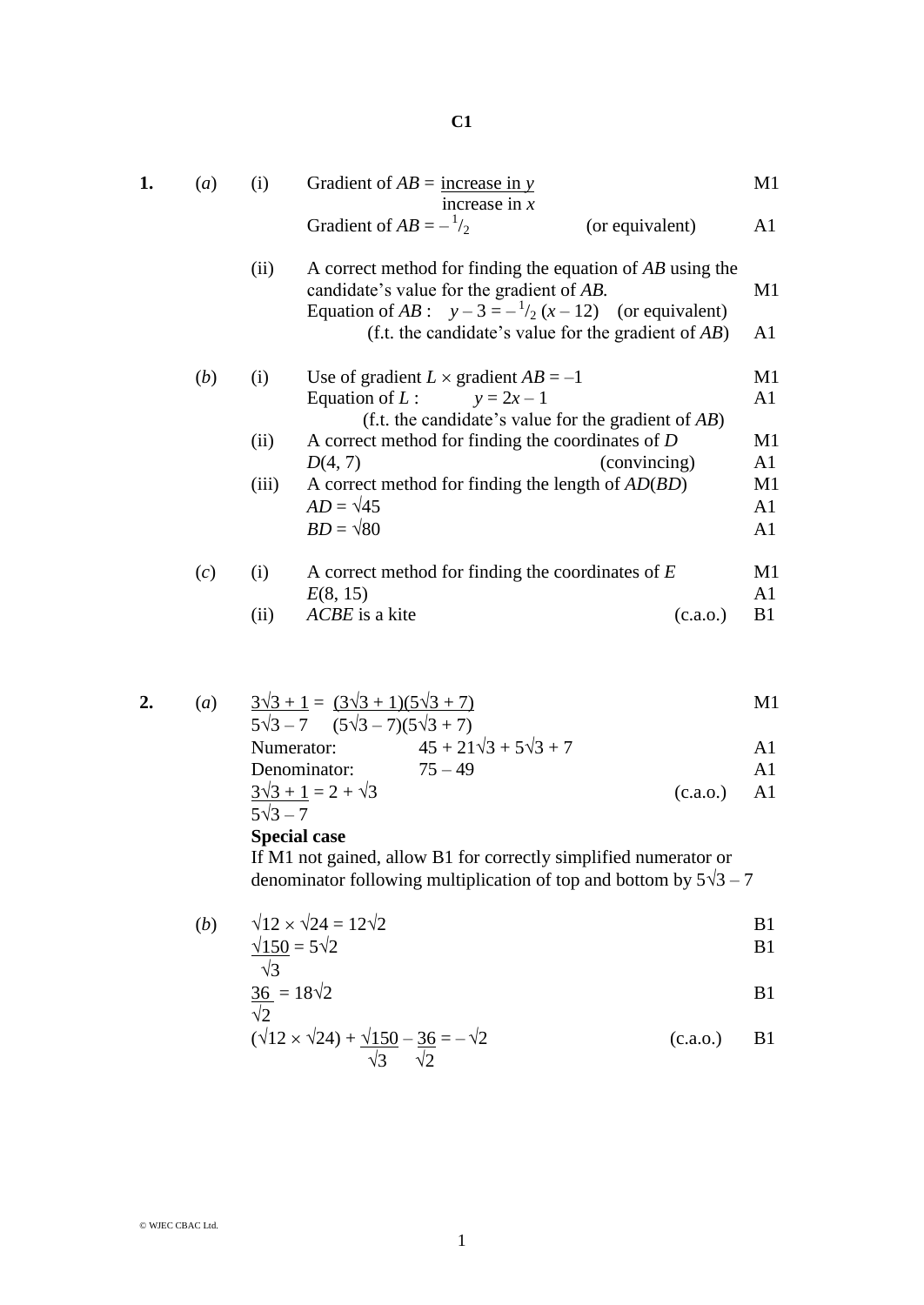**3.** (*a*)  $\frac{dy}{dx} = 2x - 8$ d*x*

> (an attempt to differentiate, at least one non-zero term correct) M1 An attempt to substitute  $x = 6$  in candidate's expression for  $\frac{dy}{dx}$  m1 d*x*

Value of 
$$
\frac{dy}{dx}
$$
 at  $P = 4$  (c.a.o.) A1

Gradient of normal = 
$$
\frac{-1}{\text{candidate's value for } \frac{dy}{dx}}
$$

 d*x* Equation of normal to *C* at *P*:  $y - 2 = -\frac{1}{4}(x - 6)$  (or equivalent) (f.t. candidate's value for d*y* provided M1 and both m1's awarded) A1 d*x*

| (b) | Putting candidate's expression for $dy = 2$ | M1 |
|-----|---------------------------------------------|----|
|     |                                             |    |

| x-coordinate of $Q = 5$  |  |
|--------------------------|--|
| y-coordinate of $Q = -1$ |  |
| $c = -11$                |  |

(f.t. candidate's expression for d*y* and at most one error in the d*x*

enumeration of the coordinates of *Q* for all three A marks provided both M1's are awarded)

4. (a) 
$$
(1+x)^6 = 1 + 6x + 15x^2 + 20x^3 + ...
$$
  
All terms correct  
\nIf B2 not awarded, award B1 for three correct terms  
\n(b) An attempt to substitute  $x = 0.1$  in the expansion of part (a)  
\n(f.t. candidate's coefficients from part (a))  
\n $1 \cdot 1^6 \approx 1 + 6 \times 0 \cdot 1 + 15 \times 0 \cdot 01 + 20 \times 0 \cdot 001$   
\n(At least three terms correct, f.t. candidate's coefficients from part (a))  
\nA1  
\n $1 \cdot 1^6 \approx 1.77$  (c.a.o.)

5. (a) 
$$
a = 4
$$
 B1  
  $b = -1$  B1

$$
c = 7
$$

(b) An attempt to substitute 1 for x in an appropriate quadratic expression  
\n
$$
(f.t. candidate's value for b) \t M1
$$
\nGreatest value of  $\frac{1}{4x^2 - 8x + 29} = \frac{1}{25}$  (c.a.o.) A1

© WJEC CBAC Ltd.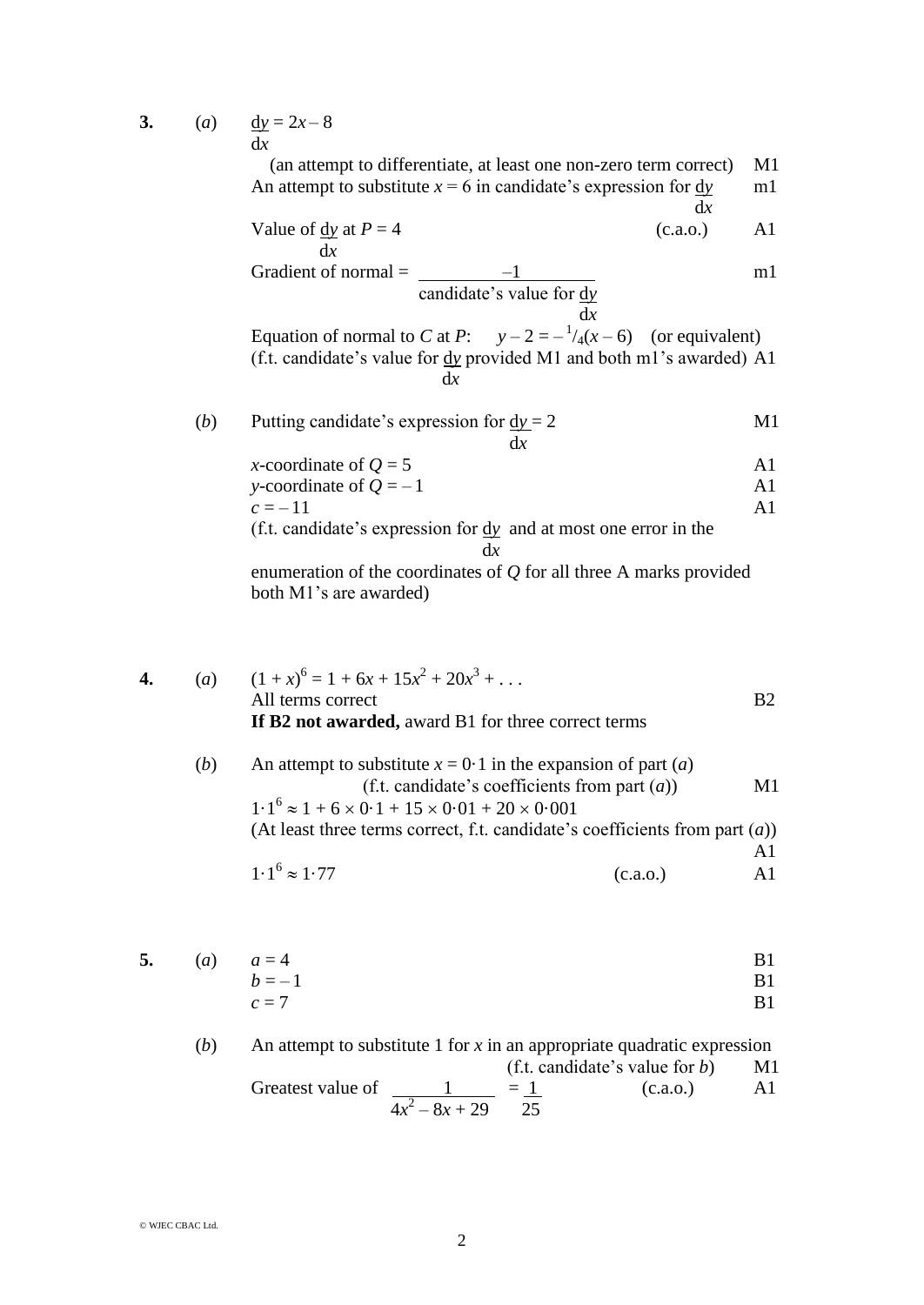| 6. | An expression for $b^2 - 4ac$ , with at least two of a, b, c correct | M1             |
|----|----------------------------------------------------------------------|----------------|
|    | $b^2-4ac = (2k)^2 - 4 \times (k-1) \times (7k-4)$                    | A <sub>1</sub> |
|    | Putting $b^2 - 4ac < 0$                                              | m <sub>1</sub> |
|    | $6k^2 - 11k + 4 > 0$<br>(convincing)                                 | A <sub>1</sub> |
|    | Finding critical values $k = \frac{1}{2}$ , $k = \frac{4}{3}$        | B <sub>1</sub> |
|    | A statement (mathematical or otherwise) to the effect that           |                |
|    | $k < \frac{1}{2}$ or $k > \frac{4}{3}$ (or equivalent)               |                |
|    | (f.t. candidate's derived critical values)                           | <b>B2</b>      |
|    | Deduct 1 mark for each of the following errors                       |                |
|    | the use of non-strict inequalities                                   |                |
|    | the use of the word 'and' instead of the word 'or'                   |                |

7. (a) 
$$
y + \delta y = -3(x + \delta x)^2 + 8(x + \delta x) - 7
$$
  
\nSubtracting y from above to find  $\delta y$   
\n $\delta y = -6x\delta x - 3(\delta x)^2 + 8\delta x$   
\nDividing by  $\delta x$  and letting  $\delta x \rightarrow 0$   
\n $\underline{dy} = \lim_{\delta x \to 0} \frac{\delta y}{\delta x} = -6x + 8$   
\n $\underline{dy} = \lim_{\delta x \to 0} \frac{\delta y}{\delta x}$  (c.a.o.) A1

(b) 
$$
\frac{dy}{dx} = 9 \times \frac{5}{4} \times x^{1/4} - 8 \times \frac{1}{3} \times x^{-4/3}
$$
 B1, B1

| 8. | Either:                            | showing that $f(2) = 0$                  |                                                        |                |
|----|------------------------------------|------------------------------------------|--------------------------------------------------------|----------------|
|    | $Or$ :                             |                                          | trying to find $f(r)$ for at least two values of r     | M1             |
|    |                                    | $f(2) = 0 \Rightarrow x - 2$ is a factor |                                                        | A <sub>1</sub> |
|    |                                    |                                          | $f(x) = (x-2)(6x^2 + ax + b)$ with one of a, b correct | M1             |
|    |                                    | $f(x) = (x-2)(6x^2-x-2)$                 |                                                        | A <sub>1</sub> |
|    |                                    | $f(x) = (x-2)(3x-2)(2x+1)$               | (f.t. only $6x^2 + x - 2$ in above line)               | A <sub>1</sub> |
|    | $x = 2, \frac{2}{3}, -\frac{1}{2}$ |                                          | (f.t. for factors $3x \pm 2$ , $2x \pm 1$ )            | A1             |
|    | $Consider$                         |                                          |                                                        |                |

## **Special case**

Candidates who, after having found  $x - 2$  as one factor, then find one of the remaining factors by using e.g. the factor theorem, are awarded B1 for final 4 marks

© WJEC CBAC Ltd.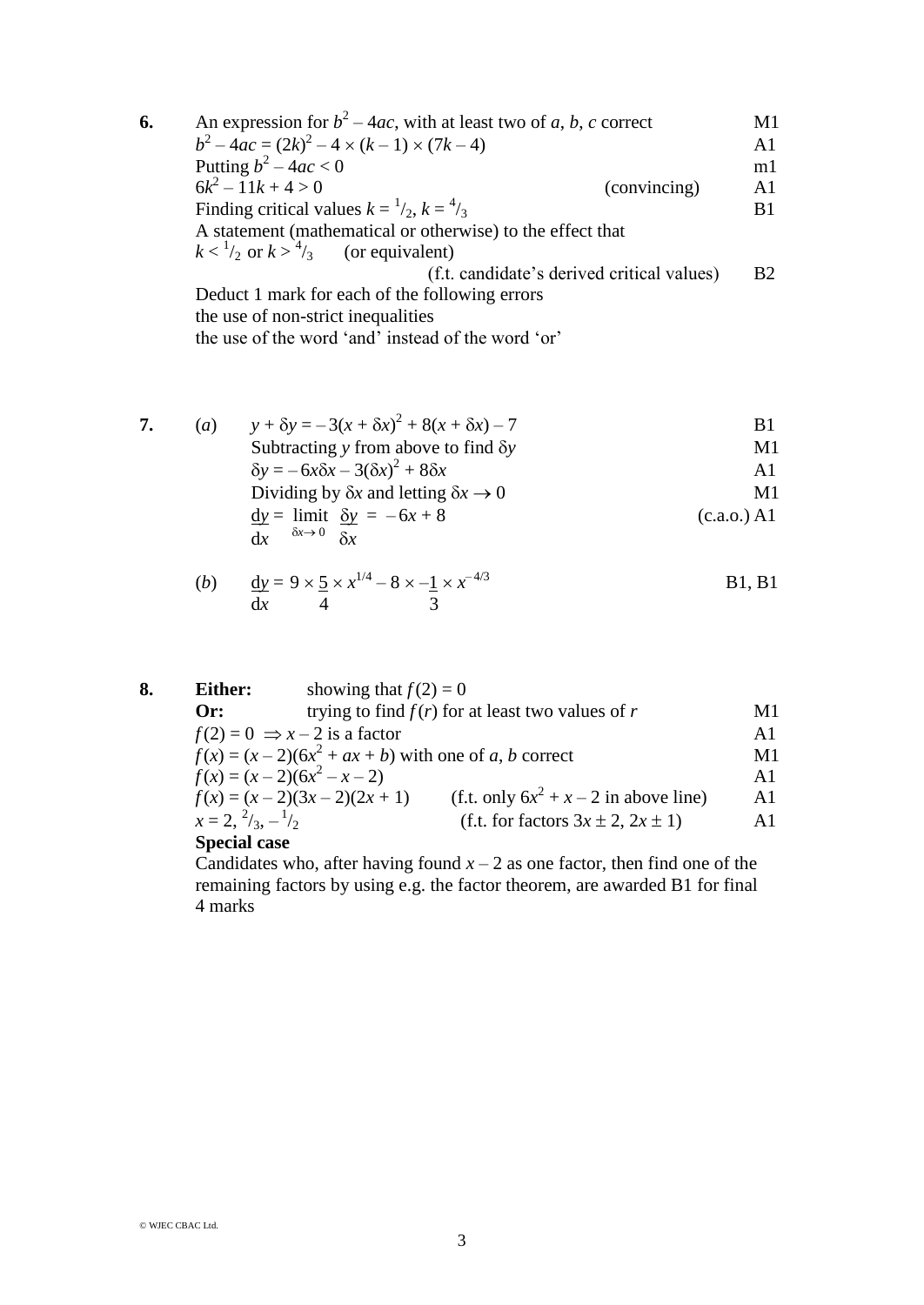**9.** (*a*) (i)

(ii)





| Concave up curve with x-coordinate of minimum $=$ 3 | B1.            |
|-----------------------------------------------------|----------------|
| y-coordinate of minimum $=-4$                       | B <sub>1</sub> |
| Both points of intersection with $x$ -axis          | B <sub>1</sub> |

(b) 
$$
x = 3
$$
 (c.a.o.) B1